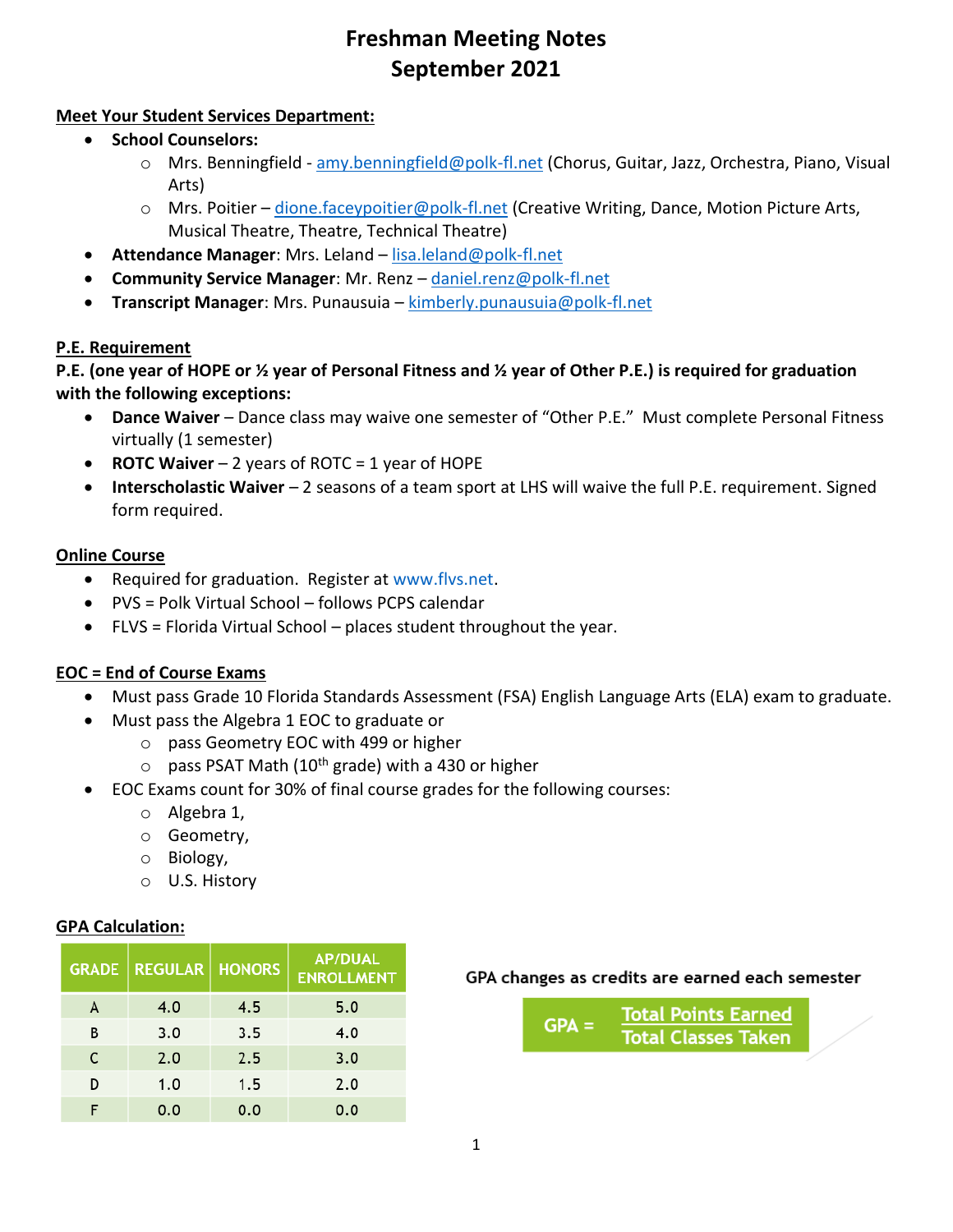# **Freshman Meeting Notes September 2021**

#### **Grade Promotion Requirements**

- To move from 9<sup>th</sup> grade to 10<sup>th</sup> grade complete 5 credits and one year of high school
- To move from  $10^{th}$  to  $11^{th}$  grade complete 11 credits and two years of high school
- To move from 11<sup>th</sup> to 12<sup>th</sup> grade complete 17 credits and three years of high school
- To graduate from Harrison with a Harrison diploma earn 28 credits, 7 credits each year for 4 years. Must pass ALL Harrison department courses

#### **Report Cards**

- **Interims**  distributed half-way through the nine weeks grading period (quarter)
- **Report Cards** show your grades for the 9-week period (quarter). There are four 9-week periods (quarters) each school year.
- **Semester Grades**
	- $\circ$  semester 1 grade is average of your first and second 9-week grade (quarters 1 & 2)
	- o semester 2 grade is average of your third and fourth 9-week grade (quarters 3 & 4)
	- $\circ$  Semester grades post to your transcript and are calculated into your GPA.
	- o Your GPA will change each **semester**.

#### **Additional Harrison Requirements:**

- Maintain a 2.3 GPA. Students with GPAs below a 2.3 GPA are placed on academic probation.
- Must complete 10 arts-based credits in your department to graduate with the Harrison diploma.
- Recommend taking appropriate but rigorous courses for university admission
- Strongly recommend taking at least 2 years of world language which is required for university admission and Bright Futures Scholarship

#### **Dual Enrollment**

- Must have 6 core credits to be approved
- Must have 3.0 UNWEIGHTED GPA
- Recommend completing English 2, Algebra 2, Biology and Chemistry before pursuing dual enrollment English, Math or Science Courses.
- Take up to three dual enrollment classes per semester in addition to Harrison and LHS classes
- Full-time early admission is not available for Harrison students

#### **Bright Futures**

- Florida Academic Scholar (FAS): GPA 3.5, ACT 29 OR SAT 1330, 100 Community Service Hours
- Florida Medallion Scholar (FMS): GPA 3.0, ACT 25 OR SAT 1210, 75 Community Service Hours

#### **Study Skills and Organization**

- **Study Skills** Write down your assignments and take notes in class. Summarize what you have learned in class each day. Talk out loud about what you have learned. Think about what you have learned and try to apply it to prior learning and life experiences. Review the notes you took daily. Make flash cards to help recall lessons learned.
- **Organization** Study for test first and then tackle most challenging homework. Use agenda and binders. Do all assignments! Don't wait until the last minute. Check over your work. Pay very careful attention to directions.